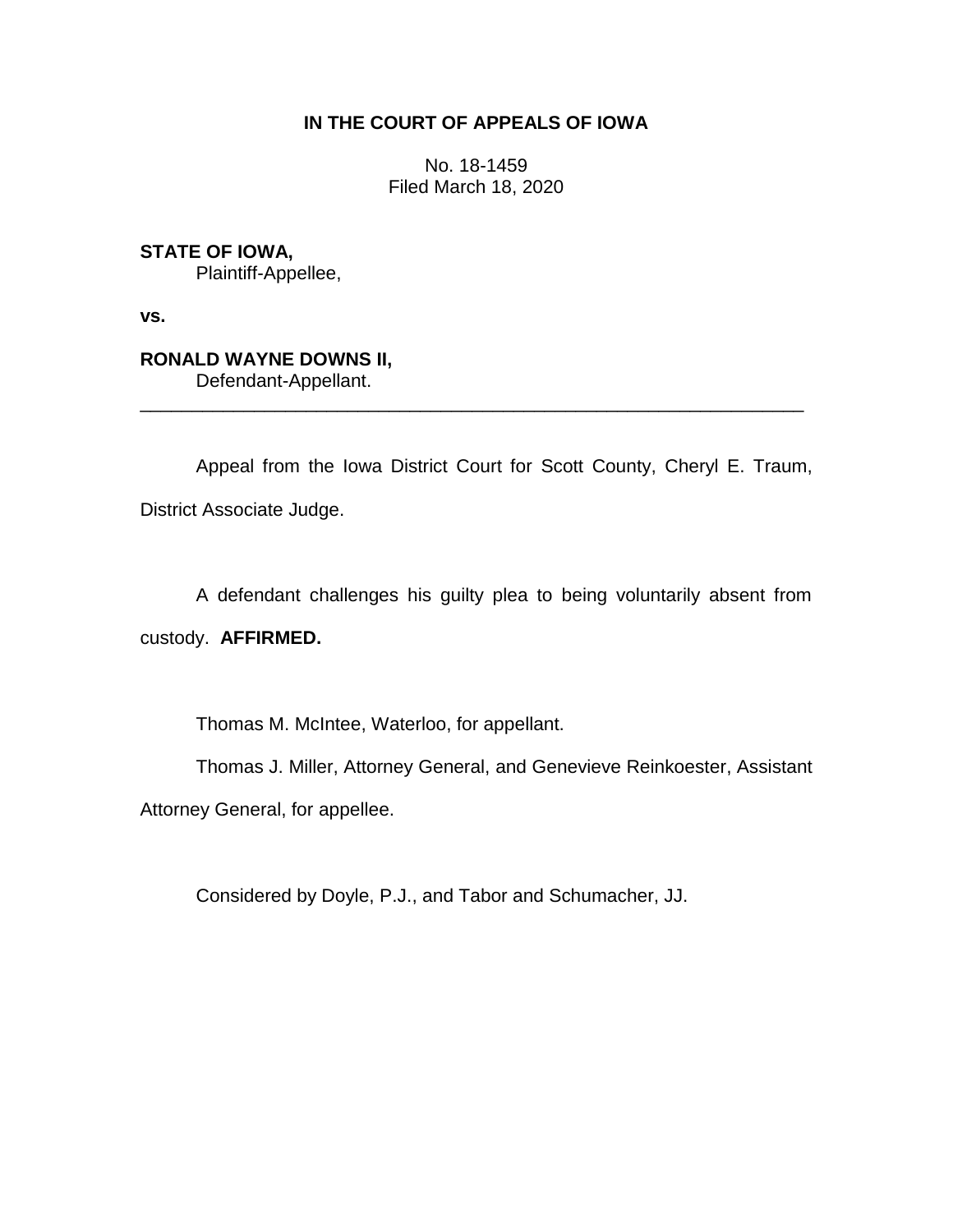### **TABOR, Judge.**

 $\overline{a}$ 

Ronald Downs seeks to vacate his conviction for being voluntarily absent from custody in violation of Iowa Code section 719.4(3) (2018). Downs pleaded guilty to that serious misdemeanor offense and, according to the sentencing order, waived reporting of the combined plea and sentencing hearing. On appeal, Downs alleges trial counsel was ineffective in not moving in arrest of judgment to challenge the validity of his plea. He now contends his plea was involuntary for four reasons. First, the district court did not inform him of a possible twenty-five percent collection fee on delinquent court debt. Second, the court did not provide adequate information on the statutory surcharges. Third, counsel misadvised him of the penal consequences of his plea. And fourth, counsel did not adequately investigate the State's evidence.

On the first and second claims, we find the record adequate to reject Downs's claims of ineffective assistance.<sup>1</sup> Because the record requires more development to resolve Downs's third and fourth claims, we preserve them for a possible postconviction relief action.

#### **I. Facts and Prior Proceedings**

In May 2018, the Davenport Work Release Center placed Downs on "escape status" after he checked out of the facility for his work assignment and failed to return the next morning. The district court issued an arrest warrant, but Downs was not apprehended until more than one month later.

2

<sup>&</sup>lt;sup>1</sup> Our supreme court decided recent amendments to Iowa Code section 814.7 (prohibiting resolution of ineffective-assistance-of-counsel claims on direct appeal) apply only prospectively and do not apply to cases, like this one, pending on July 1, 2019. *See State v. Macke*, 933 N.W.2d 226, 228 (Iowa 2019).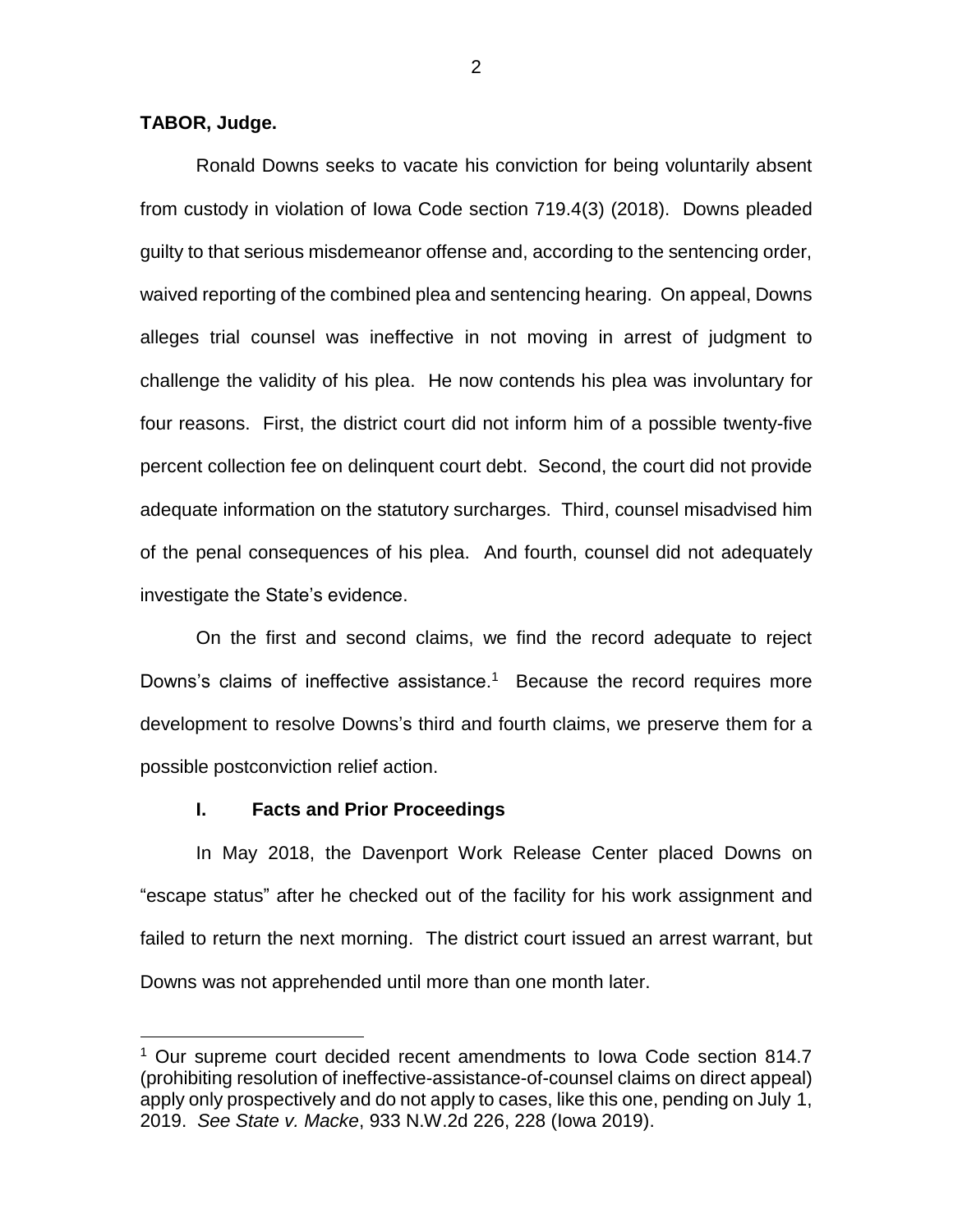In July 2018, the State charged Downs with voluntary absence from custody of the department of corrections, a violation of Iowa Code section 719.4(3). The next month, Downs reached a plea agreement with the State. The prosecutor agreed to recommend 240 days of incarceration consecutive to the sentence he was serving. Downs agreed to take responsibility for paying fines, costs, surcharges, and restitution. Downs and his counsel signed a written plea of guilty. That plea form indicated Downs understood "a 35% surcharge will be added to all fines that are not suspended." The form also advised Downs that failure to file a motion in arrest of judgment precluded his right to allege any defects in the plea on appeal. Downs did not file a motion in arrest of judgment.

In its sentencing order, the district court stated:

Defendant waived reporting and record of the Plea and Sentencing Hearing.

Defendant **PLEADS GUILTY** to the offense set out above. The Court has reviewed the signed plea of guilty form and considered the statements of the Defendant. The Court finds that the Defendant understands the charge, the penal consequences and the constitutional rights being waived. Based on the statements of the Defendant, statements of the prosecutor, and the minutes of testimony accepted as true by the Defendant and considered by the Court, the plea has a factual basis and is knowing, voluntary and intelligent. **DEFENDANT'S PLEA IS ACCEPTED**

The court sentenced Downs to 240 days in jail consecutive to the felony

term he was serving—as recommended in the plea agreement. He now appeals.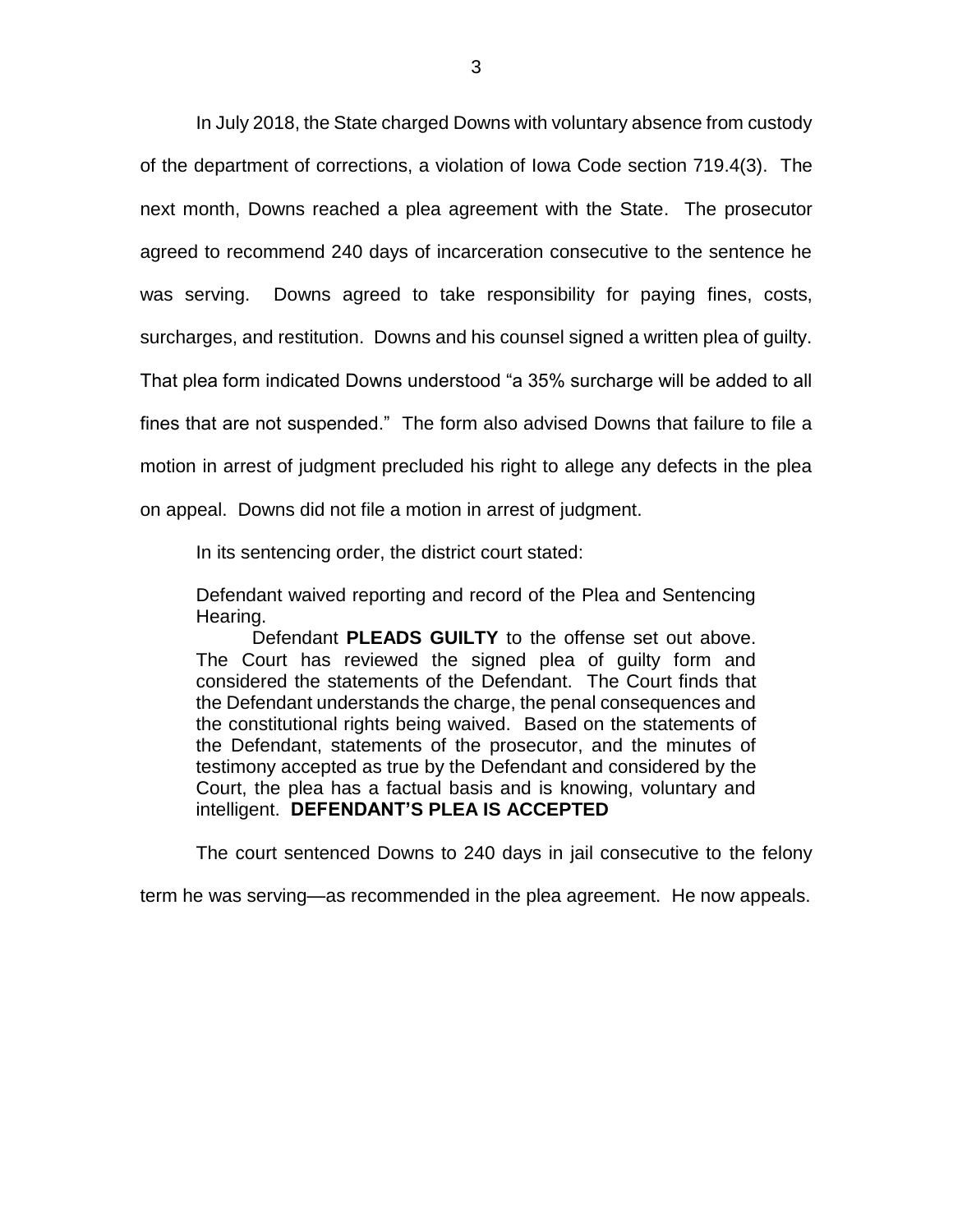### **II. Scope and Standards of Review**

Failure to file a motion in arrest of judgment normally prevents a defendant from contesting his guilty plea on appeal. Iowa R. Crim. P. 2.8(2)(d). But Downs may proceed with his claims by alleging ineffective assistance of counsel. *See State v. Rodriguez*, 804 N.W.2d 844, 848 (Iowa 2011).

We review those claims de novo. *Id*. Downs must prove his attorney failed to perform competently and prejudice resulted. *See Hill v. Lockhart*, 474 U.S. 52, 58–59 (1985). The prejudice requirement focuses on whether counsel's constitutionally inadequate performance affected the outcome of the plea process. *Id*. In other words, Downs must show "there is a reasonable probability that, but for counsel's errors, he would not have pleaded guilty and would have insisted on going to trial." *Id.* "In only rare cases will the defendant be able to muster enough evidence to prove prejudice without a postconviction-relief hearing." *State v. Straw*, 709 N.W.2d 128, 138 (Iowa 2006).

#### **III. Analysis**

Downs first claims counsel should have moved in arrest of judgment because his guilty plea was not knowing and voluntary. Downs alleges the district court failed to inform him of the "maximum possible punishment" he faced for pleading guilty. *See* Iowa R. Crim. P. 2.8(2)(b)(2). Specifically, he complains he received no information about the possibility of incurring a twenty-five percent collection fee if his court debt was deemed delinquent at some point in the future. *See* Iowa Code § 602.8107(5)(b) (outlining consequences of assignment of court debt for private collection).

4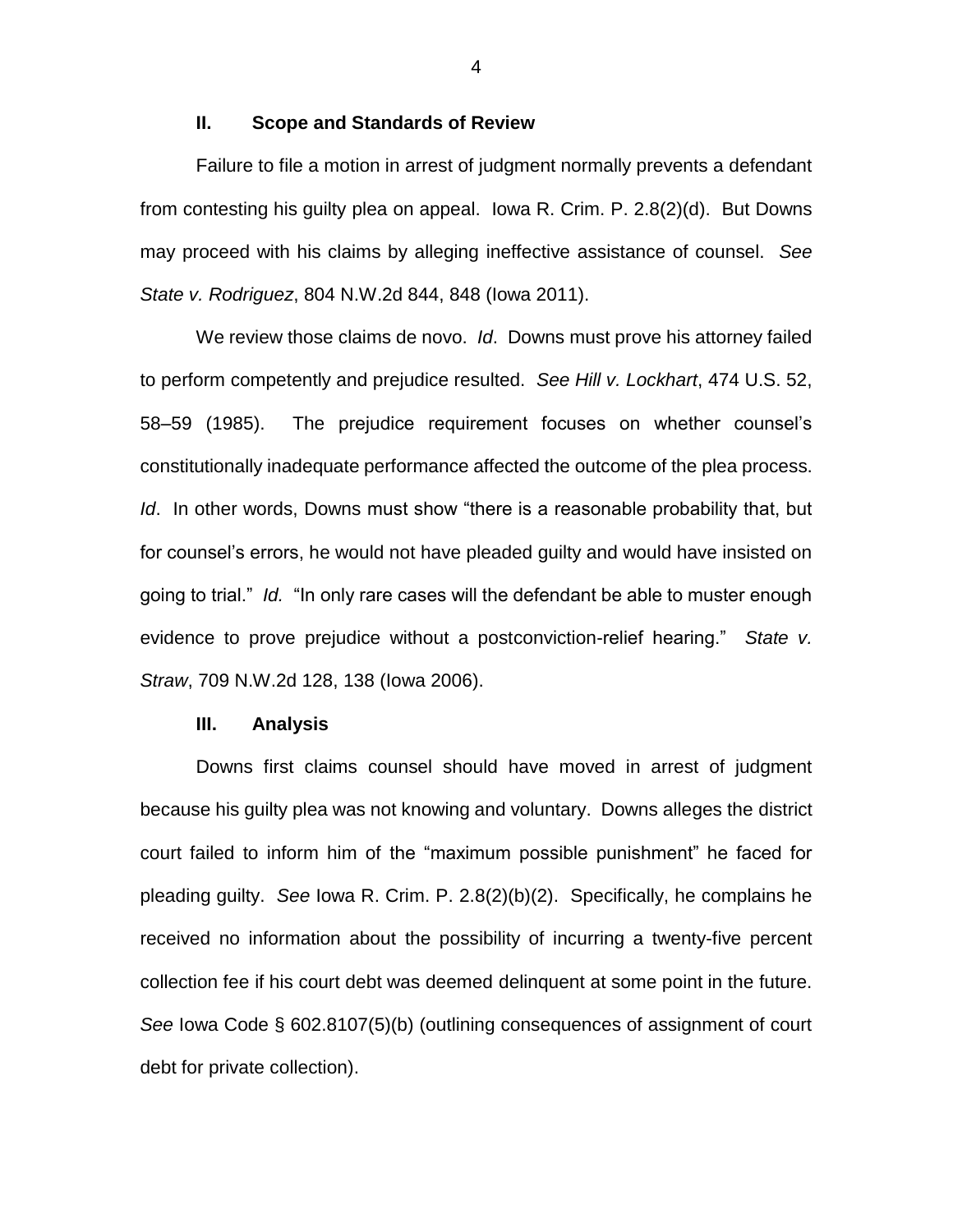The requirement that the plea-taking court inform a defendant of the maximum possible punishment applies only to direct consequences—those that are definite, immediate, and largely automatic—not to indirect and collateral consequences. *See State v. Fisher*, 877 N.W.2d 676, 683 (Iowa 2016). No certainty attaches to the collection fee at issue. Under section 602.8107(5)(b), Downs would owe the collection fee only if his court debt was "not paid within thirty days after the date it is assessed." *See* Iowa Code § 602.8107(2)(d). Because the twenty-five percent collection fee was not a direct consequence of Downs's guilty plea, the court had no duty to inform him of that possibility. *See State v. Boyd*, No. 18-2224, 2020 WL 564898, at \*1 (Iowa Ct. App. Feb. 5, 2020).

Second, Downs argues the district court "merely made passing reference to 'applicable surcharge' but did not inform the defendant the statutory surcharge in [Iowa Code section] 911.1 was 35% on each fine imposed." It is true Downs had a right to be informed of the applicable surcharges. *See Fisher*, 877 N.W.2d at 686. And the record shows he was. He signed a written guilty plea stating he understood "a 35% surcharge will be added to all fines that are not suspended."

Third, Down contends counsel offered faulty advice about the twenty-five percent collection fee. Although the chance of incurring those costs was indirect, counsel was not free to misinform his client about the collateral consequences of the plea. *See Meier v. State*, 337 N.W.2d 204, 207 (Iowa 1983). Because plea counsel deserves a chance to defend against Downs's accusation, we preserve that claim for possible postconviction-relief proceedings. *See State v. Tate*, 710 N.W.2d 237, 240 (Iowa 2006).